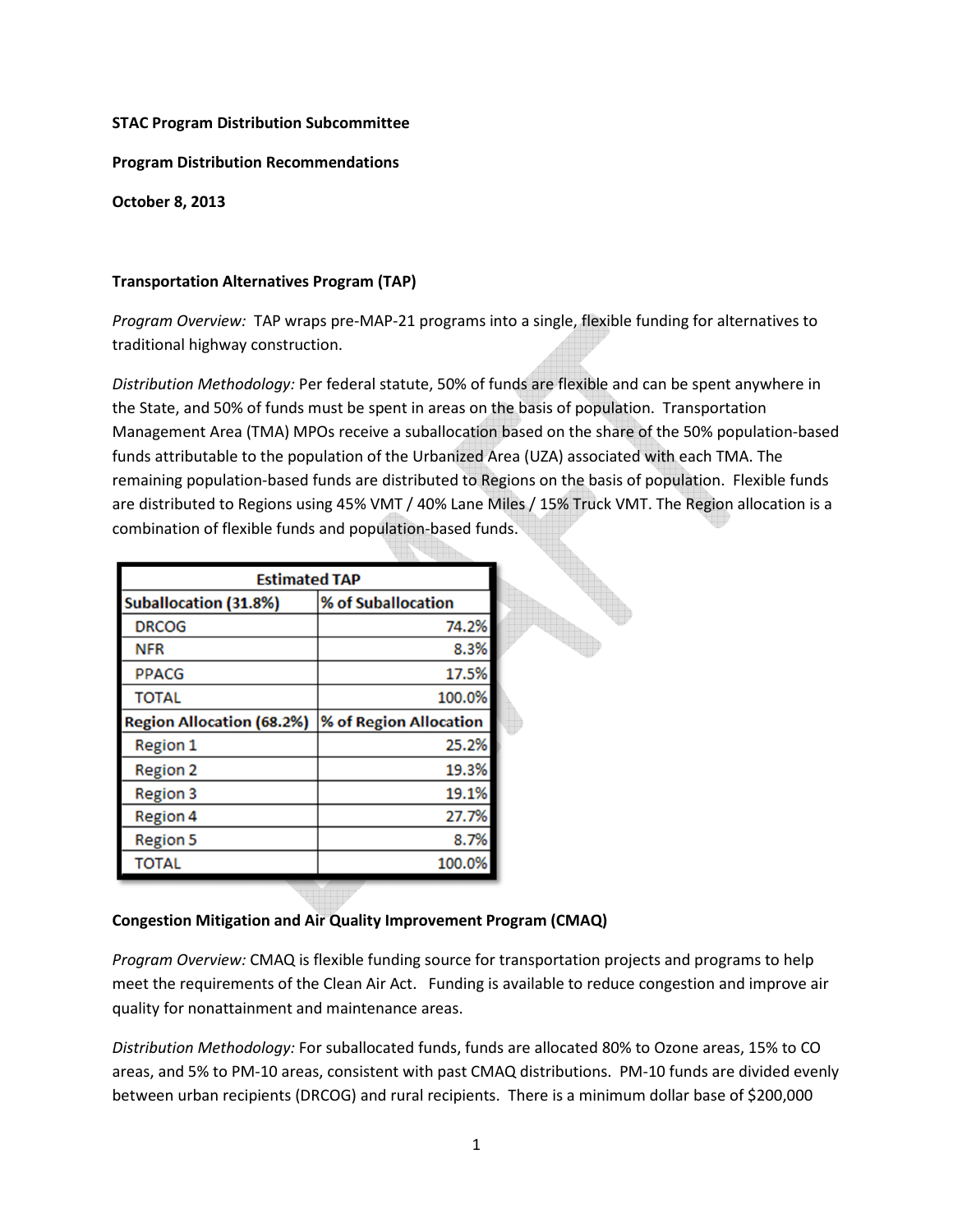(federal and local) for each rural PM-10 recipient. Ozone and CO funds are distributed on the basis of the population of air quality areas.

| Estimated CMAQ <sup>*</sup> |       |  |
|-----------------------------|-------|--|
| <b>DRCOG</b>                | 81.9% |  |
| <b>NFRMPO</b>               | 11.6% |  |
| <b>PPACG</b>                | 2.5%  |  |
| Region 2 (PM-10)            | 0.5%  |  |
| Region 3 (PM-10)            | 1.0%  |  |
| Region 4 (UFR)              | 1.5%  |  |
| Region 5 (PM-10)            | 1.0%  |  |

\*If minimum dollar bases are not met, percentages will adjust to meet base.

## **Regional Priority Program (RPP)**

*Program Overview:* RPP is flexible funding for use in Regions, in consultation with local elected officials and other stakeholders through the transportation planning process. The program is funded through annual Transportation Commission allocation.

*Distribution Methodology:* Allocation to CDOT Regions based on 45% VMT / 40% Lane Miles / 15% Truck VMT.

| <b>RPP</b>      |       |  |
|-----------------|-------|--|
| <b>Region 1</b> | 31.7% |  |
| <b>Region 2</b> | 18.4% |  |
| <b>Region 3</b> | 17.1% |  |
| <b>Region 4</b> | 24.0% |  |
| <b>Region 5</b> | 8.8%  |  |
|                 |       |  |

# **Surface Transportation – Metro (STP-Metro)**

*Program Overview:* Flexible funding source to fund transportation improvements in urban areas with populations greater than 200,000.

*Distribution Methodology:* Suballocation to Transportation Management Area (TMA) MPOs according to federal statute, based on the population of TMA Urbanized Areas (UZAs).

| <b>STP-Metro</b> |       |  |
|------------------|-------|--|
| <b>DRCOG</b>     | 74.2% |  |
| <b>NFRMPO</b>    | 8.3%  |  |
| <b>PPACG</b>     | 17.5% |  |